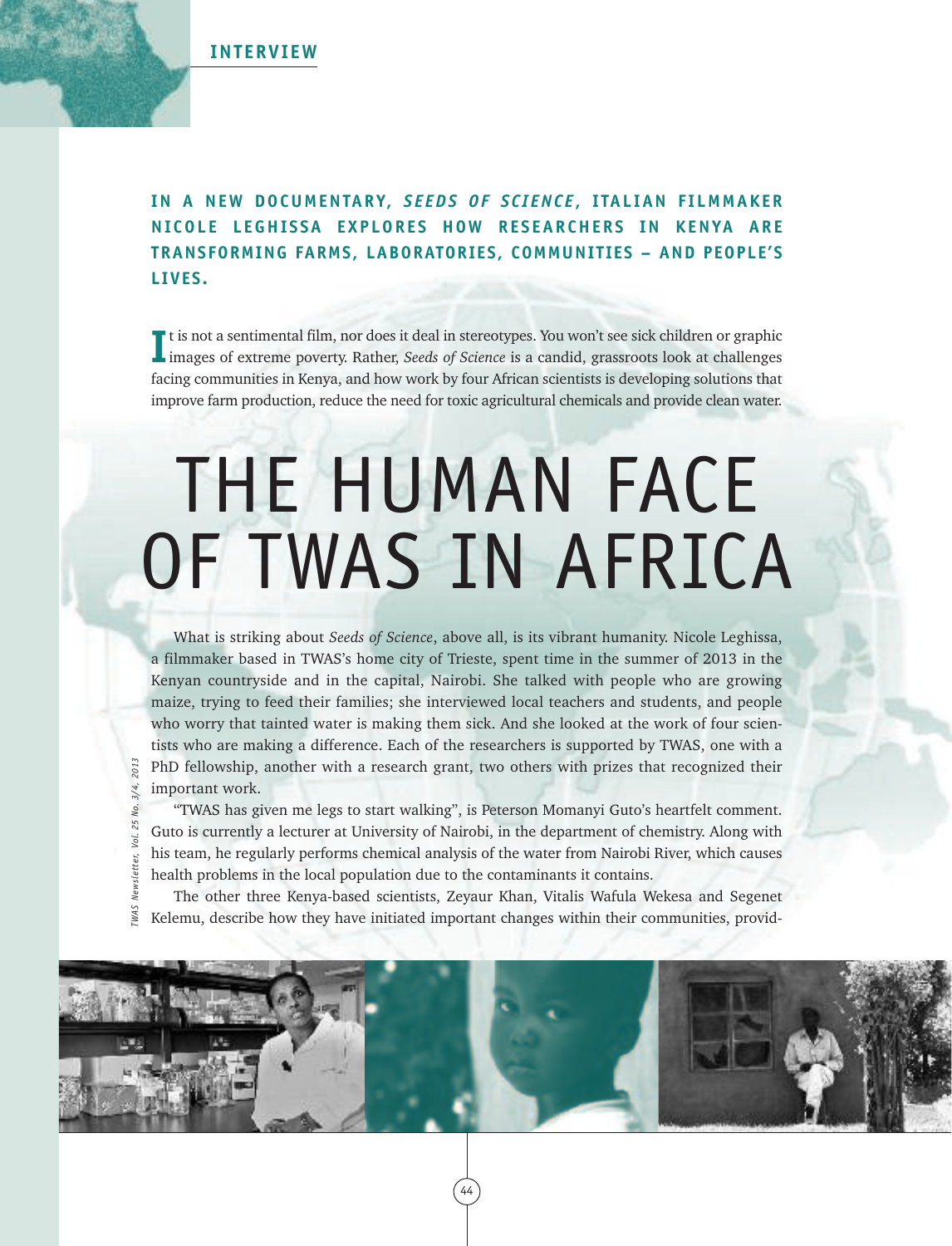

*Filmmaker Nicole Leghissa speaks at the TWAS General Meeting. (Photo: Roque Silles)*

ing Kenyans with knowledge and tools to overcome local problems and to achieve a better life.

Khan, for example, has devised and introduced a 'green technique' to get rid of pests and weeds without using pesticides and chemicals. His technique, called 'push-pull', is now widely used by some 60,000 Kenyan farmers.

Vitalis Wekesa's dreams of a science career came true thanks to a TWAS PhD fellowship and the Brazilian National Council for Scientific and Technological Development. The doctorate he earned at the Uni-

*TWAS Newsletter, Vol. 25 No. 3/4, 2013*

versity of São Paulo has opened the doors of international research for him, and upon returning to his home country he was able to establish his own microbiology laboratory where he studies microbes that protect plants against common parasites. Wekesa is currently a lecturer at the Technical University of Kenya.

Segenet Kelemu, who has been recently appointed the director of the International Centre of Insect Physiology and Ecology (*icipe*), headquartered in Nairobi, is currently engaged in training young scientists in the most common biological techniques. She provides them with lab facilities, thus helping avoid the brain drain that impoverishes African countries of their best human resources.

Some 3,500 miles to the north, the film explores the efforts of TWAS's secretariat in Trieste, Italy, where the Academy in 2013 marked its 30th anniversary.

The 37-minute film is a joint production of TWAS and RAI-Friuli Venezia Giulia, the Italian public broadcasting company RAI's regional office for Trieste and Friuli Venezia Giulia. The documentary has been supported indirectly by the Italian Ministry of Foreign Affairs, which supports TWAS, and by Sida, the Swedish international development cooperation agency. The Italian version premiered at the annual TriesteNext science festival on 27 September 2013, followed by the English-language premier at the TWAS General Meeting in Buenos Aires, Argentina. It was screened for a small audience of political and educational leaders at RAI's Trieste office, and then was broadcast twice on RAI-TV in late October.

By weaving past and present, images and music, the fields of Kenya and hills of Trieste, Leghissa paints an exquisite fresco of how a global network based in Italy is helping to solve human problems in Africa. In an interview with TWAS staff writer Cristina Serra, the filmmaker discussed the ideas, experiences and lessons that brought *Seeds of Science* to life.

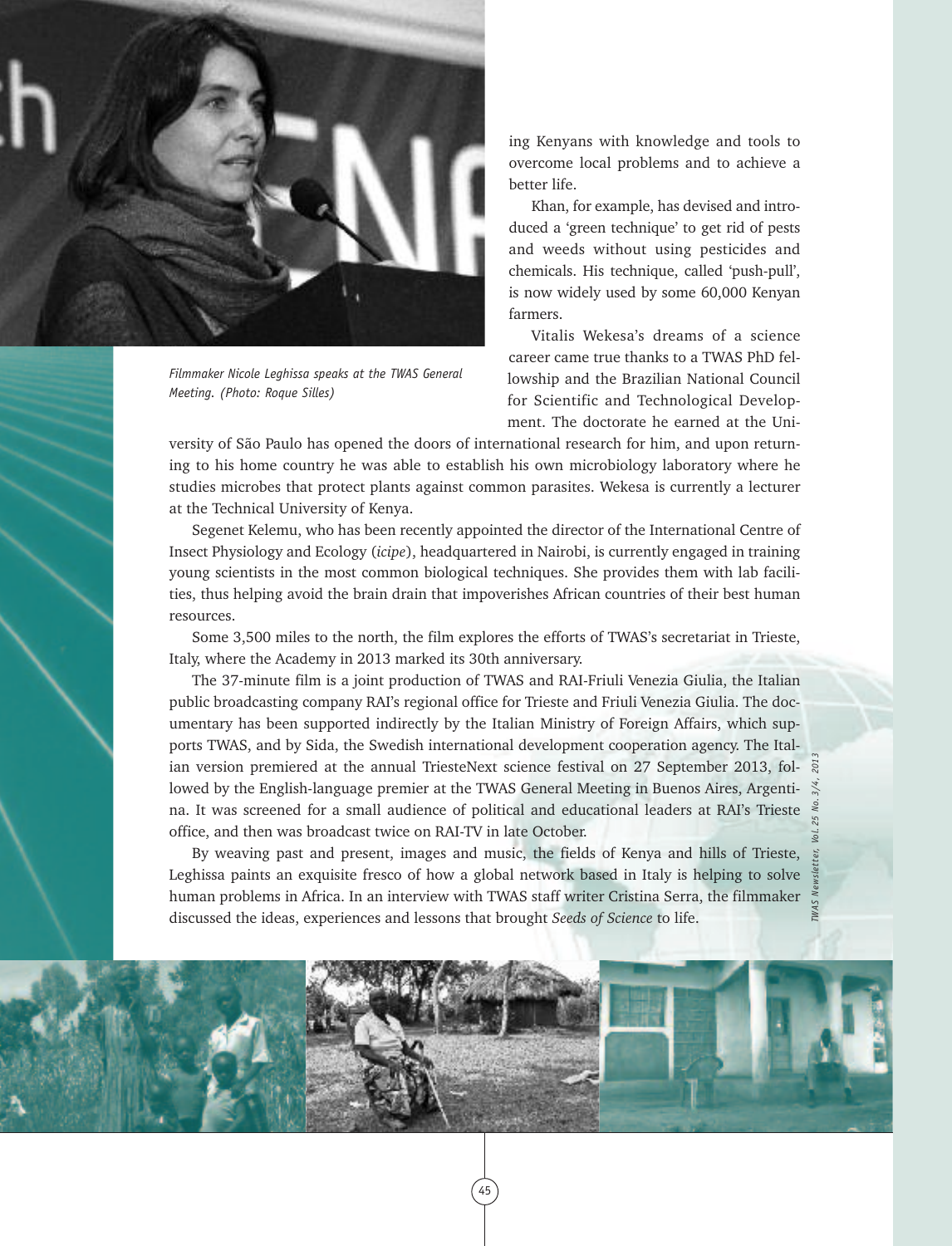**Until recently, your experience as a filmmaker has focused mostly on historical themes. Why did you decide to engage in scientific movies?**

My previous works have addressed historical themes because I thought I could portray present days more effectively by using the past as an example. Then I realized that exploring what science can do in terms of addressing problems and finding potential solutions could bring the audience and me into a more real world. In addition, two inspiring events put me onto this road, prompting me to engage in a more science-



*Leghissa shakes hands with TWAS President Bai Chunli as former TWAS President Jacob Palis stands by. (Photo: Roque Silles)*

oriented production: my first documentary on Italian virologist Ilaria Capua, called *Revolutionary Mind*, and *Unwired*, the documentary on wireless communication in Africa that the Abdus Salam International Centre for Theoretical Physics (ICTP) asked me to produce in 2012. Both have been really inspiring in forging this new trend in my career.

#### **How did you organize the logistics and the settings, from Italy?**

I started my preparation well in advance. I met with people at TWAS, to get a gist of what the Academy has been doing for some 30 years. I read the history of this institution and I flicked through old and recent pictures. I began writing the script when I was still in Trieste, and I plotted a detailed flowchart of all the locations throughout Kenya. Most importantly, I got through to the scientists who would later become the actors in my film. These were essential preparatory steps, and when we later met, in Kenya, it was like meeting old friends. Sometimes, words were unnecessary.

#### **What were your expectations before your departure to Kenya?**

I had mixed feelings. I was excited for the subject and for the geographical features I was about to film. But I was also a bit anxious for my technical equipment and feared that my plans could be difficult to observe. My schedule was quite dense and unexpected events, if they had happened, could have thrown the whole plan awry. However, the project was born under a lucky star, and apart for a small health problem that has affected me, everything was smooth.

#### **What is the subject of** *Seeds of Science***?**

*TWAS Newsletter, Vol. 25 No. 3/4, 2013*

The film aims at portraying the most common challenges the world is now facing: energy,  $\sum_{k=1}^{\infty}$  hunger, lack of safe drinking water, poor sanitation and health risks. It shows what agriculture

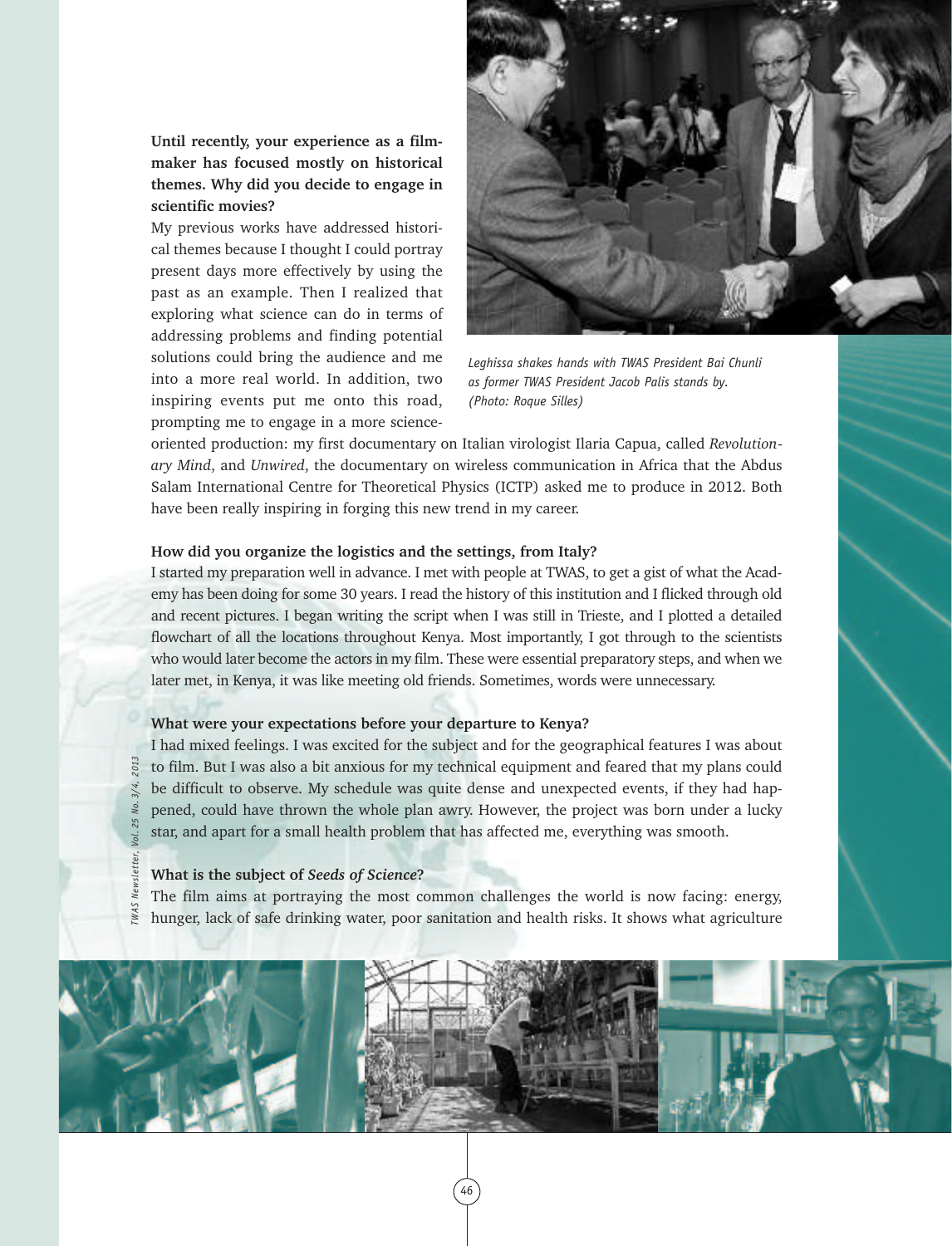#### **PORTRAIT OF THE FILMMAKER**

*Nicole Leghissa writes, films and produces documentaries and news reports. She holds an Italian* Laurea *in international relations and diplomatic sciences and a master's degree in risk management.*

*Her first experience in the film industry dates back to 1998, when she set up collaboration with foreign news agencies and television networks, including the German public broadcasting consortium ARD, Reuters, and Worldwide Television News (WTN).*

*A few years later she took her early steps towards docu-fiction productions, working as an assistant director for American and British television channels such as Channel 4, the Public Broadcasting Service (PBS) and HBO.*

*Her first reportage,* Magic and Masks in Sardinia*, was produced in 1998 and then broadcast by WTN News UK.*

*In recent years, Leghissa has gained broad experience in making films about scientific themes. Her* Revolutionary Mind *on Italian virologist Ilaria Capua has been broadcast by the Italian public broadcaster RAI, both for the national and the regional audience of Friuli Venezia Giulia.* Unwired*, her second scientific documentary, was produced in collaboration with the Abdus Salam International Centre for Theoretical Physics (ICTP) to report about wireless communication projects promoted by ICTP's scientists. In 2012, Leghissa started her own film company, HYPHAE.*

Seeds of Science *is a joint TWAS-RAI collaboration. It was broadcast in the autumn of 2013 by the Italian RAI and the Slovenian* Radio Televizija Slovenija *(RTSI).*

means in a developing country. It gives voice to people who have much to say but often go unnoticed. All these people are scientifically skilled, they know their country, and they often spot solutions in local problems that could help solve critical situations. They simply need somebody who listens and supports them. *Seeds of Science* shows that science is made of human beings.

#### **Tell us a bit about the people you met in Kenya.**

I have met farmers and shared their worries for harvests to come. Remigius Bwana was one of them. He is one of the Kenyan farmers who live exclusively on agriculture (farmers are 75% of  $\frac{1}{s}$ the population), often possessing as little as half a hectare, barely enough to support a family.  $\vec{s}$ Bwana, for example, has 12 sons. I came across scientists who try to fight pests with natural  $\frac{5}{3}$ approaches that do not call for pesticides; who investigate ways to increase the yield of a land that is just 17% fertile; who share their knowledge with farmers trying to raise awareness and create a self-sufficient, chemical-free community.

*TWAS Newsletter, Vol. 25 No. 3/4, 2013*

WAS I